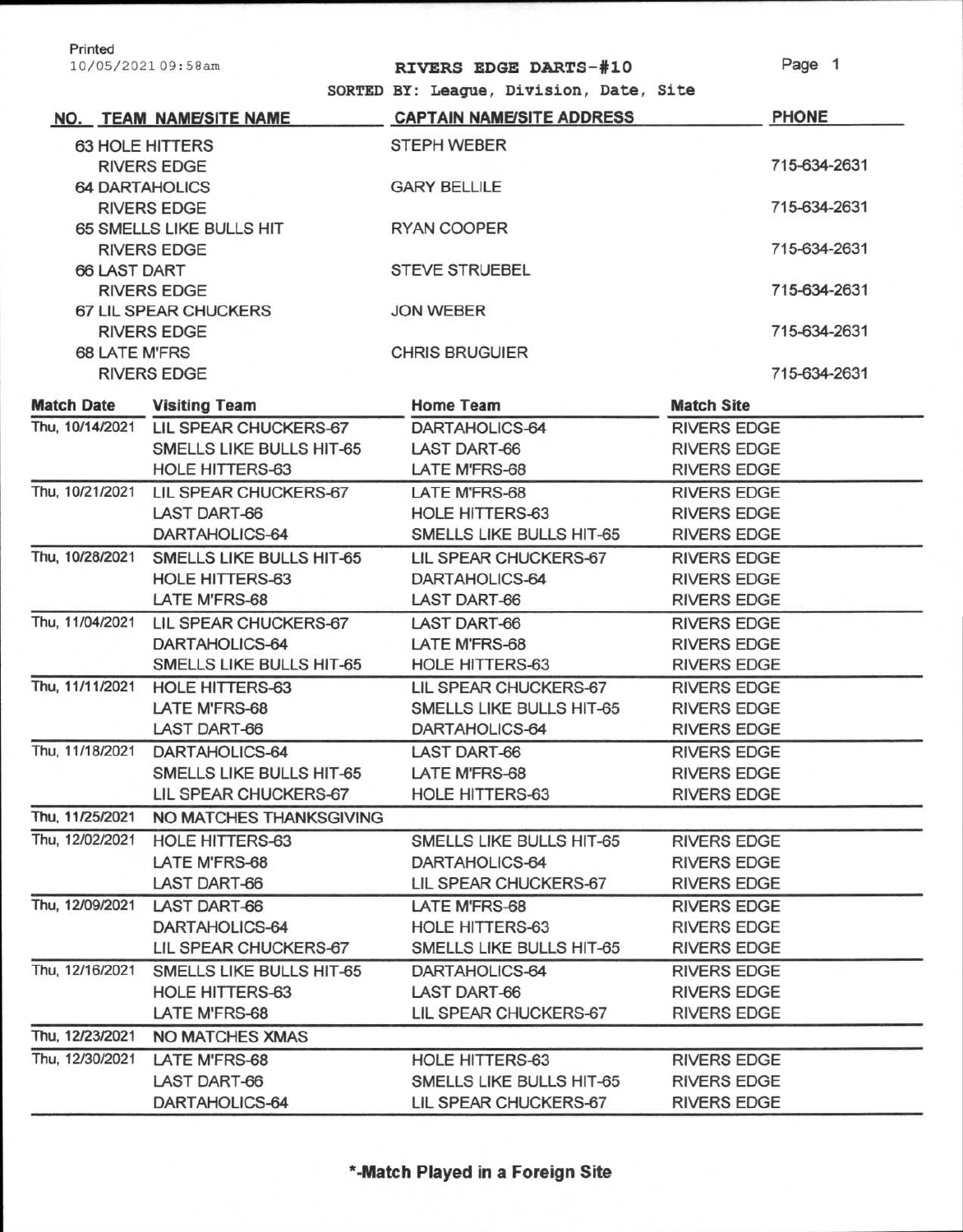## 10/05/202109:58am **RIVERS EDGE DARTS-#10**

**SORTED BY: League,** Division, **Date, Site** 

| <b>Match Date</b> | <b>Visiting Team</b>                  | Home Team                | <b>Match Site</b>  |
|-------------------|---------------------------------------|--------------------------|--------------------|
|                   | Thu, 01/06/2022 LIL SPEAR CHUCKERS-67 | DARTAHOLICS-64           | <b>RIVERS EDGE</b> |
|                   | SMELLS LIKE BULLS HIT-65              | <b>LAST DART-66</b>      | <b>RIVERS EDGE</b> |
|                   | <b>HOLE HITTERS-63</b>                | LATE M'FRS-68            | <b>RIVERS EDGE</b> |
|                   | Thu, 01/13/2022 LIL SPEAR CHUCKERS-67 | LATE M'FRS-68            | <b>RIVERS EDGE</b> |
|                   | <b>LAST DART-66</b>                   | HOLE HITTERS-63          | <b>RIVERS EDGE</b> |
|                   | DARTAHOLICS-64                        | SMELLS LIKE BULLS HIT-65 | <b>RIVERS EDGE</b> |
| Thu, 01/20/2022   | SMELLS LIKE BULLS HIT-65              | LIL SPEAR CHUCKERS-67    | <b>RIVERS EDGE</b> |
|                   | <b>HOLE HITTERS-63</b>                | DARTAHOLICS-64           | <b>RIVERS EDGE</b> |
|                   | <b>LATE M'FRS-68</b>                  | <b>LAST DART-66</b>      | <b>RIVERS EDGE</b> |
| Thu, 01/27/2022   | LIL SPEAR CHUCKERS-67                 | <b>LAST DART-66</b>      | <b>RIVERS EDGE</b> |
|                   | DARTAHOLICS-64                        | LATE M'FRS-68            | <b>RIVERS EDGE</b> |
|                   | SMELLS LIKE BULLS HIT-65              | HOLE HITTERS-63          | <b>RIVERS EDGE</b> |
|                   | Thu, 02/03/2022 HOLE HITTERS-63       | LIL SPEAR CHUCKERS-67    | <b>RIVERS EDGE</b> |
|                   | <b>LATE M'FRS-68</b>                  | SMELLS LIKE BULLS HIT-65 | <b>RIVERS EDGE</b> |
|                   | <b>LAST DART-66</b>                   | DARTAHOLICS-64           | <b>RIVERS EDGE</b> |
| Thu, 02/10/2022   | DARTAHOLICS-64                        | <b>LAST DART-66</b>      | <b>RIVERS EDGE</b> |
|                   | SMELLS LIKE BULLS HIT-65              | LATE M'FRS-68            | <b>RIVERS EDGE</b> |
|                   | LIL SPEAR CHUCKERS-67                 | HOLE HITTERS-63          | <b>RIVERS EDGE</b> |
|                   | Thu, 02/17/2022 HOLE HITTERS-63       | SMELLS LIKE BULLS HIT-65 | <b>RIVERS EDGE</b> |
|                   | LATE M'FRS-68                         | DARTAHOLICS-64           | <b>RIVERS EDGE</b> |
|                   | <b>LAST DART-66</b>                   | LIL SPEAR CHUCKERS-67    | <b>RIVERS EDGE</b> |
|                   | Thu, 02/24/2022 LAST DART-66          | <b>LATE M'FRS-68</b>     | <b>RIVERS EDGE</b> |
|                   | DARTAHOLICS-64                        | HOLE HITTERS-63          | <b>RIVERS EDGE</b> |
|                   | LIL SPEAR CHUCKERS-67                 | SMELLS LIKE BULLS HIT-65 | <b>RIVERS EDGE</b> |
| Thu, 03/03/2022   | SMELLS LIKE BULLS HIT-65              | DARTAHOLICS-64           | <b>RIVERS EDGE</b> |
|                   | HOLE HITTERS-63                       | <b>LAST DART-66</b>      | <b>RIVERS EDGE</b> |
|                   | LATE M'FRS-68                         | LIL SPEAR CHUCKERS-67    | <b>RIVERS EDGE</b> |
| Thu, 03/10/2022   | <b>LATE M'FRS-68</b>                  | <b>HOLE HITTERS-63</b>   | <b>RIVERS EDGE</b> |
|                   | <b>LAST DART-66</b>                   | SMELLS LIKE BULLS HIT-65 | <b>RIVERS EDGE</b> |
|                   | DARTAHOLICS-64                        | LIL SPEAR CHUCKERS-67    | <b>RIVERS EDGE</b> |
|                   | Thu, 03/17/2022 LIL SPEAR CHUCKERS-67 | DARTAHOLICS-64           | <b>RIVERS EDGE</b> |
|                   | SMELLS LIKE BULLS HIT-65              | <b>LAST DART-66</b>      | <b>RIVERS EDGE</b> |
|                   | HOLE HITTERS-63                       | LATE M'FRS-68            | <b>RIVERS EDGE</b> |
| Thu, 03/24/2022   | LIL SPEAR CHUCKERS-67                 | <b>LATE M'FRS-68</b>     | <b>RIVERS EDGE</b> |
|                   | <b>LAST DART-66</b>                   | HOLE HITTERS-63          | <b>RIVERS EDGE</b> |
|                   | DARTAHOLICS-64                        | SMELLS LIKE BULLS HIT-65 | <b>RIVERS EDGE</b> |
| Thu, 03/31/2022   | SMELLS LIKE BULLS HIT-65              | LIL SPEAR CHUCKERS-67    | <b>RIVERS EDGE</b> |
|                   | <b>HOLE HITTERS-63</b>                | DARTAHOLICS-64           | <b>RIVERS EDGE</b> |
|                   | LATE M'FRS-68                         | LAST DART-66             | <b>RIVERS EDGE</b> |
| Thu, 04/07/2022   | <b>LIL SPEAR CHUCKERS-67</b>          | <b>LAST DART-66</b>      | <b>RIVERS EDGE</b> |
|                   | DARTAHOLICS-64                        | LATE M'FRS-68            | <b>RIVERS EDGE</b> |
|                   | SMELLS LIKE BULLS HIT-65              | <b>HOLE HITTERS-63</b>   | <b>RIVERS EDGE</b> |
| Thu, 04/14/2022   | HOLE HITTERS-63                       | LIL SPEAR CHUCKERS-67    | <b>RIVERS EDGE</b> |
|                   | LATE M'FRS-68                         | SMELLS LIKE BULLS HIT-65 | <b>RIVERS EDGE</b> |